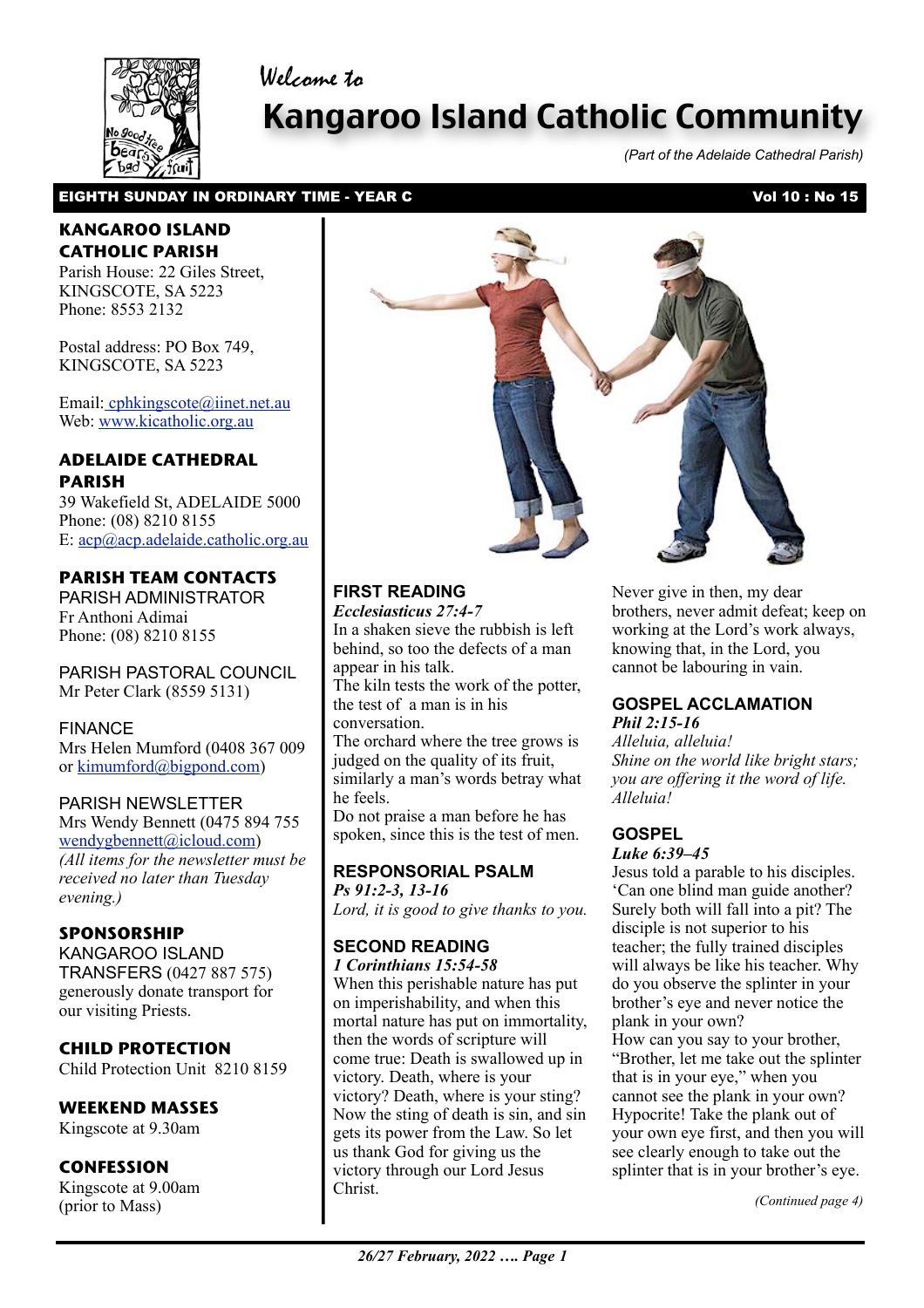

# **Bulletin Board**

**PLEASE KEEP THESE PEOPLE IN YOUR PRAYERS Sick:** Bill Roestenburg, Peter Weatherstone, Maureen Slagter, Melanie Howson

**March anniversaries:** Peter Beinke, Kieren Berden, Ellen Clarke, Peter Clark, Ellen Denholm, Inez Frawley, Kathleen Gannon, Archbishop Gleeson, Alec Grant, Keith Hornby, Gladys Leurn, Jean Lonzar, Patrick Lyden, Kath Northcott, Stephen Northcott, Denis O'Brien, James Palmer, Dilly Reynolds, Richard Semler, Sylvester Shannon, Peter Slagter, Cathy Smythe, Eunice Trethewey, Edie Willson, Glad Nash ... and all the faithful departed.

*Please pray for all the faithful departed and may all our sick parishioners, relatives and friends know the healing love of Christ.*

#### ╺⋐▛⋠⊹⋡⋚⋿⋗ **PARISH ROSTERS**

| FANJI NUJI LIV |          |                   |                     |
|----------------|----------|-------------------|---------------------|
|                | Comm     | Reader            | <b>Cleaning</b>     |
| 27/2           | S Semler | P Clark           | C Berden            |
| 6/3            | M Glynn  | L Grant           | C Berden            |
| 13/3           | A Clark  | W Bennett A Bevan |                     |
| 20/3           | L Grant  | S Semmler A Bevan |                     |
| 27/3           | M Glynn  |                   | P Bennett H Mumford |
|                |          |                   |                     |

#### **Covid Marshal**

| 27/2 | P Bennett | $6/3$ H Mumford |
|------|-----------|-----------------|
| 13/3 | A Clark   | 20/3 W Bennett  |
| 27/3 | P Bennett |                 |

#### **PRIEST ROSTER**

*(Often this roster changes if something unforeseen crops up)* 27/2 Fr Anthoni 6/3 Fr Anthony Kain<br>13/3 Fr Anthony Kain Fr Anthony Kain 27/3 TBA

#### **PRAYERS FOR HEALING**

Prayers for Healing and Renewal gatherings in the Church - Thursdays at 9.00am

#### **LENTEN STUDIES**

The Inter Church Committee are proposing to have Lenten Studies involving all our Churches. We invite you to register and be involved in a group that suits you. The studies will run from 1st March to 14th April. The study book "Repairing the Breach", by Anglican Board of Missions, will cost \$10. Forms are available at the back of the Church if you would like attend.

#### **PARISH PASTORAL COUNCIL AND FINANCE COUNCIL**

A combined PPC and PFC meeting will be held with Fr Anthoni after Mass today (27 February).

*Peter Clark*

#### **CATHOLIC WOMEN'S GUILD**

The Catholic Women's Guild AGM is tomorrow morning. Fr Anthoni will conduct a short Liturgy Service in the Church at 9.30am and the Guild meeting will convene in the Parish House immediately afterwards.

#### **SHROVE TUESDAY**

A pancake night (both savoury and sweet) will be held on Shrove Tuesday, 1<sup>st</sup> March, in the Anglican Hall at 6.00pm. All you can eat for \$15 per adult, less for children.

#### **FROM FR ANTHONI**

On behalf of Kangaroo Island Catholic Parish, I extend a warm welcome to all the families, friends, visitors and holiday makers.



In today's gospel, Jesus also teaches us that the quality of our heart determines the quality of our words and actions. He says: "A good person out of the store of goodness in his heart produces good, but an evil person out of a store of evil produces evil; for from the fullness of the heart the mouth speaks."

Recall where we are in Luke's Gospel. Today's reading has Jesus giving what commentators have come to call his "sermon on the plain". It began a few weeks ago with the Beatitudes. Last week, we heard about love for those who hate us. Today's passage is yet another part of the same sermon. Notice that this is not about doctrine, theology, or even Scriptural interpretation. Jesus, in the words we hear today, is talking very clearly about attitudes and behaviours. He's calling his disciples, then and now, not just to "talk the talk" but to "walk the walk". Nor is the behaviour Jesus is calling for based on common sense. Quite the opposite. He asks for behaviour in his disciples very out of the ordinary: loving enemies,

forgiving injuries, lending with no hope of reward or even repayment. Very simply, Jesus is challenging all of us to behave like God, to see life and relationships not from human wisdom but from God's point of view.

Lent begins this coming Wednesday. The word 'Lent' comes from an old English word which means 'Springtime'. So it reminds us of spring-cleaning and the new life in nature during the season of Spring. Lent is therefore a graced time, a time to do some spring-cleaning in our lives and enjoy new life as a result, a time to leave the trappings of sin behind us and grow closer to the Lord. In Lent we join Jesus in the desert – at least symbolically – and, with his help, to tackle our demons, our blind spots. We think we know ourselves and those around us. We think we know God and we even try to impose our will on God. Lent invites us to enter into a private desert, even in the midst of the world, and face up to our illusions about God and about ourselves.

During Lent, we use abstinence from meat and acts of penance as metaphors. In a very small way, these practices model our rejection of illusions about what we need, who we are, and who God is. Probably, we will not succeed in ridding ourselves completely of our illusion. That final cleansing will come only when we see God face to face at the final judgement. Then, and only then, will we have no illusions about our sanctity or goodness. All will be laid bare, and there will be no more hypocrisy, lies, or illusions. However, we must begin the journey from illusion to reality, from self-deception to self-knowledge now. And Lent is an appropriate time to re-commit ourselves to that task.

*Fr Anthoni*

#### **JAMBEROO ABBEY ONLINE LENTEN RETREAT** *with Sr Antonia Curtis*

#### *High Horses, Scapegoats & Donkeys*

This retreat takes us into the realm of tears, the tears of compunction that St Benedict talks about in his chapter on Reverence in Prayer (RB 20). It is a calling forth of ourselves to a new and more authentic living; a dive into the deep; a naming of the truth of who we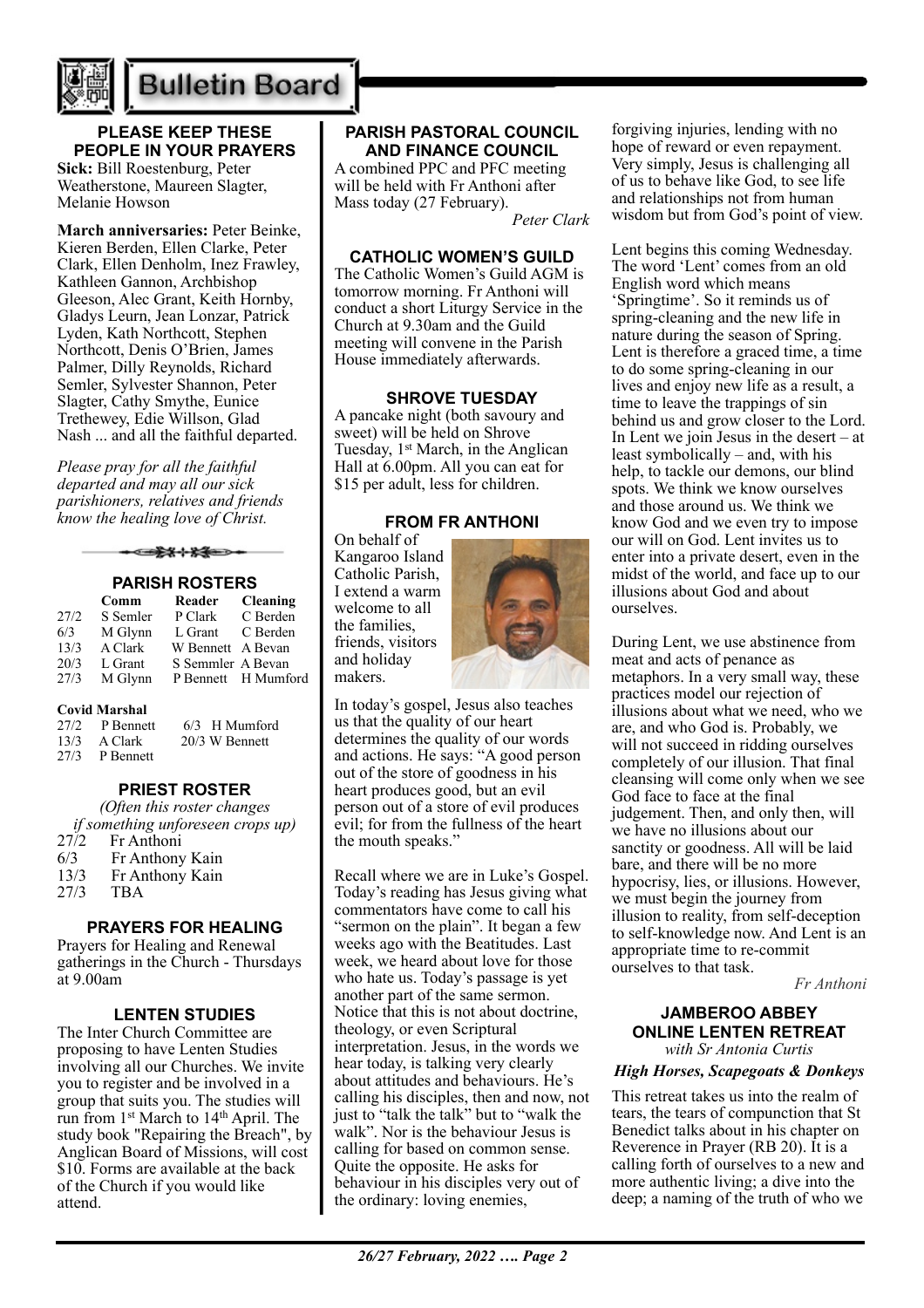are before God. It is not a fear based compunction that we will enter into, but rather a compunction based on a deep desire to be in oneness with God.

The Retreat begins on the first Sunday of Lent (March 6). There are five conferences - one for each week of Lent. The cost is \$250 (pensioners can apply for a reduced price). More details available on the notice board, or go to: [jamberooabbey.org.au/](http://www.google.com.au/) [retreats/online-retreats](http://www.google.com.au/)





Lent begins next Wednesday. Lent is a penitential season of prayer, selfdenial and helping others. In this way, the whole Church prepares for Easter.

*What is Fasting and Abstaining?* Fasting is recommended for Catholics between the ages of 18 and 60 years, unless they have particular health requirements or are sick. Fasting is about being more alert, through limiting sensibly our intake of daily food.

Abstinence from meat is for Catholics between the ages of 14 and 60, unless they have particular health requirements or are sick. We are to abstain from meat only on ASH WEDNESDAY and on GOOD FRIDAY. However, you could choose to do this every Friday of Lent, but this is not required by the Church.

## **LENT 2022 WITH THE CATHOLIC GUY BRUCE DOWNES**

#### *Be inspired! Be refreshed! Be renewed!*

For 40 days you will receive a short, practical and inspiring video in your inbox every morning to help you make this Lenten journey more powerful and prayerful. This program is FREE and you can sign up here: <https://BruceDownes.org/Lent22> Please call 1300 734 880 for more information.

#### **JOIN A CARITAS CONVERSATION**

This Lent, you have the opportunity to connect directly with Caritas Australia's staff, partners and program participants to learn how your compassion is making a difference.



## **Ron Rolheiser column**

*Ronald Rolheiser, a Roman Catholic priest and member of the Missionary Oblates of Mary Immaculate. He is a communitybuilder, lecturer and writer. His books are popular throughout the English-speaking world and his weekly column is carried by more than sixty newspapers worldwide*

#### ▅<del>▓</del>⊹¥<del>▓</del>═∽

#### **THE DEEPEST SECRET INSIDE WISDOM**

In Mark's Gospel, Jesus seems to be hinting at sort of a secret.

Jesus tells us there is a secret that is open to us which, if known, puts us into a special circle of enlightenment and community. In Mark 4:1, he tells his disciples: *To you is given the secret of the Kingdom of God, but to those outside everything is in parables.*

Jesus is clearly distinguishing between two circles, one which grasps the secret and is *"inside"*, and the other which does not grasp the secret and is *"outside"*. Jesus seems to be saying that in following him, we can be either "in" or "out", depending upon whether we (in today's terminology) "get it", and those who "don't get it' remain outside. But what are we inside or outside of? More importantly, what is the secret?

For Jesus, the secret is the cross. That's the deep wisdom we need to grasp. If we understand the cross, all the rest of what Jesus teaches will make sense.

Interestingly we see that in the Gospels, grasping the secret of the cross is not something we do once and for all. Sometimes we grasp it, and we are inside the circle of understanding;

Caritas Conversations are one-hour sessions held on Zoom during the six weeks of Lent. You will hear inspiring stories from this year's Project Compassion and explore issues from around the world including Mozambique, India, the Democratic Republic of the Congo, the Solomon Islands and Australia. Register for a Caritas Conversation by going to [lent.caritas.org.au](http://www.google.com.au/) 

- *• The main function of the little toe on your foot is to make sure that all the furniture in the house is in place.*
- *• One way to find out if you are old is to fall down in front of a lot of people. If they laugh, you're still young, but if they panic and start running to you, you're old.*

and sometimes we don't grasp it, and we are outside the circle of understanding.

For example, after Peter denies Jesus during the passion, the Gospels tell us that *"Peter went outside"*. They are referring to much more than simply stepping outside through some courtyard door. In denying that he knew Jesus and not stepping forward to assume the weight of what would happen if he remained faithful, Peter was stepping outside the circle of both true discipleship and of a true understanding of life. His denial of Jesus took him "outside". In our following of Jesus, we too sometimes step "outside" when we give in to temptation or adversity. But then, if we repent of our betrayal, like Peter, we can step back "inside". There are various ways that we can enter into an understanding of Jesus' message and try to appropriate it for our lives, but few, perhaps none, take us so immediately to the center as does the invitation from Jesus in the Gospel of Mark to grasp and accept the wisdom of the Cross.

*You can read, or download, Ron Rolheiser's weekly columns from his website at: www.ronrolheiser.com*